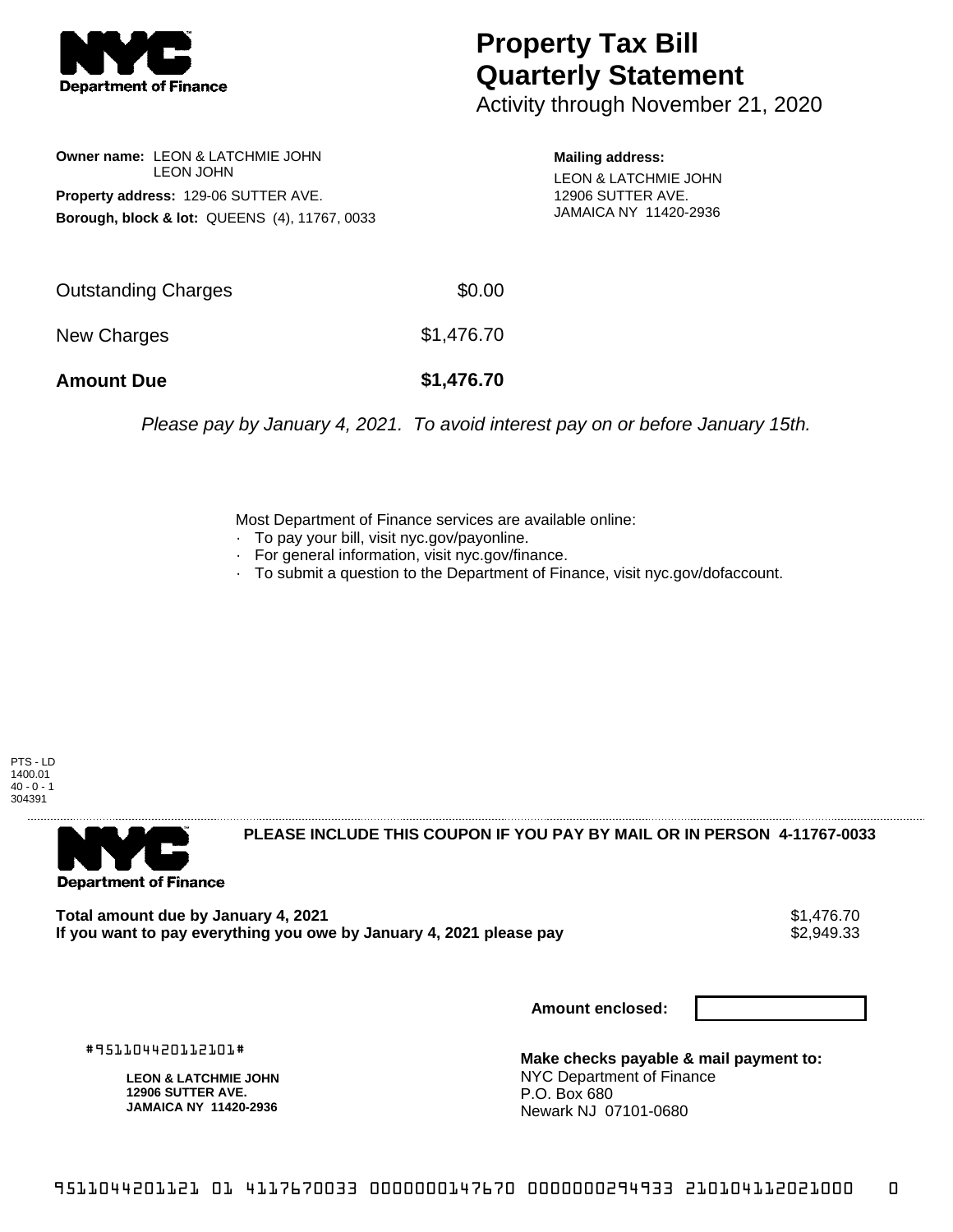

| <b>Billing Summary</b>                                                                                         | <b>Activity Date Due Date</b> |                     | Amount                  |
|----------------------------------------------------------------------------------------------------------------|-------------------------------|---------------------|-------------------------|
| Outstanding charges including interest and payments                                                            |                               |                     | \$0.00                  |
| Finance-Property Tax                                                                                           |                               | 01/01/2021          | \$1,495.75              |
| <b>Adopted Tax Rate</b>                                                                                        |                               |                     | $$-18.10$               |
| Payment                                                                                                        | 09/18/2020                    |                     | $$-0.95$                |
| <b>Total amount due</b>                                                                                        |                               |                     | \$1,476.70              |
| <b>Tax Year Charges Remaining</b>                                                                              | <b>Activity Date</b>          | <b>Due Date</b>     | Amount                  |
| <b>Finance-Property Tax</b><br><b>Adopted Tax Rate</b>                                                         |                               | 04/01/2021          | \$1,495.75<br>$$-18.10$ |
| Total tax year charges remaining                                                                               |                               |                     | \$1,477.65              |
| If you want to pay everything you owe by January 4, 2021 please pay                                            |                               |                     | \$2,949.33              |
| If you pay everything you owe by January 4, 2021, you would save:                                              |                               | \$5.02              |                         |
|                                                                                                                |                               |                     |                         |
| How We Calculated Your Property Tax For July 1, 2020 Through June 30, 2021                                     |                               |                     |                         |
|                                                                                                                |                               | Overall             |                         |
| Tax class 1 - Small Home, Less Than 4 Families                                                                 |                               | <b>Tax Rate</b>     |                         |
| Original tax rate billed                                                                                       |                               | 21.1670%            |                         |
| New Tax rate                                                                                                   |                               | 21.0450%            |                         |
| <b>Estimated Market Value \$759,000</b>                                                                        |                               |                     |                         |
|                                                                                                                |                               |                     | <b>Taxes</b>            |
| <b>Billable Assessed Value</b>                                                                                 |                               | \$29,664            |                         |
| <b>Taxable Value</b>                                                                                           |                               | \$29,664 x 21.0450% |                         |
| <b>Tax Before Abatements and STAR</b>                                                                          |                               | \$6,242.80          | \$6,242.80              |
| Basic Star - School Tax Relief                                                                                 |                               | $$-1,410.00$        | $$-296.00**$            |
| Annual property tax                                                                                            |                               |                     | \$5,946.80              |
| Original property tax billed in June 2020                                                                      |                               |                     | \$5,983.00              |
| <b>Change In Property Tax Bill Based On New Tax Rate</b>                                                       |                               |                     | $$ -36.20$              |
| ** This is your NYS STAR tax savings. For more information, please visit us at nyc.gov/finance or contact 311. |                               |                     |                         |
|                                                                                                                |                               |                     |                         |

Please call 311 to speak to a representative to make a property tax payment by telephone.

## **Home banking payment instructions:**

- 1. **Log** into your bank or online bill pay website.
- 2. **Add** the new payee: NYC DOF Property Tax. Enter your account number, which is your boro, block and lot, as it appears here: 4-11767-0033 . You may also need to enter the address for the Department of Finance. The address is P.O. Box 680, Newark NJ 07101-0680.
- 3. **Schedule** your online payment using your checking or savings account.

## **Did Your Mailing Address Change?**

If so, please visit us at **nyc.gov/changemailingaddress** or call **311.**

When you provide a check as payment, you authorize us either to use information from your check to make a one-time electronic fund transfer from your account or to process the payment as a check transaction.